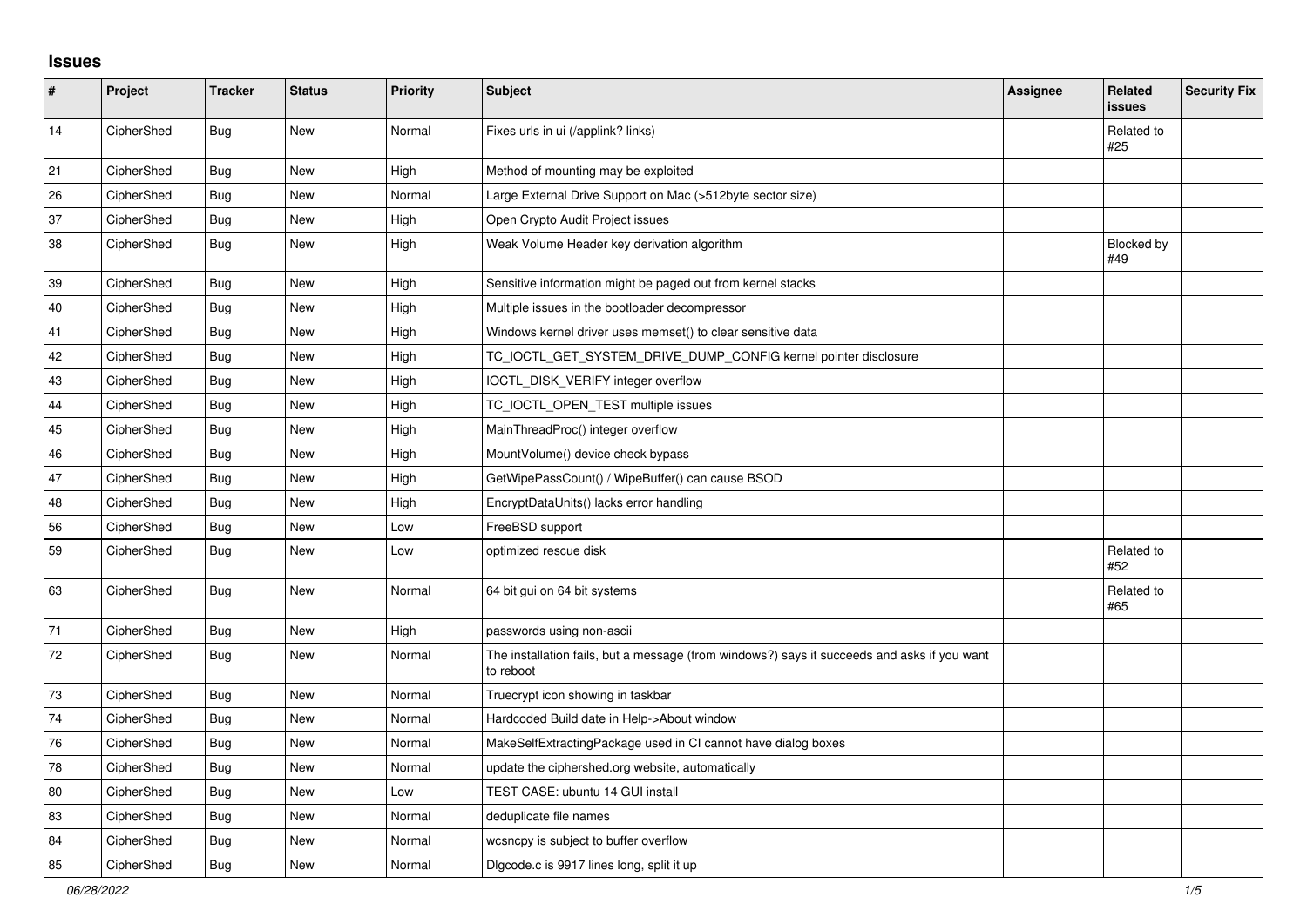| $\vert$ # | Project    | <b>Tracker</b> | <b>Status</b> | <b>Priority</b> | <b>Subject</b>                                                                                                                             | <b>Assignee</b> | <b>Related</b><br><b>issues</b> | <b>Security Fix</b> |
|-----------|------------|----------------|---------------|-----------------|--------------------------------------------------------------------------------------------------------------------------------------------|-----------------|---------------------------------|---------------------|
| 88        | CipherShed | Bug            | <b>New</b>    | Normal          | smart card support for containers                                                                                                          |                 |                                 |                     |
| 94        | CipherShed | Bug            | New           | High            | CipherShed Volume Creation Wizard: Encryption of Host Protected Area":"Encryption of Host<br>Protected Area" class #32770 not initialized? |                 |                                 |                     |
| 95        | CipherShed | <b>Bug</b>     | <b>New</b>    | Normal          | Platform/SystemException.h and Common/Exception.h define the same class/struct                                                             |                 |                                 |                     |
| 116       | CipherShed | Bug            | <b>New</b>    | Normal          | create an option for private/global volume mounting                                                                                        |                 |                                 |                     |
| 108       | CipherShed | <b>Bug</b>     | New           | Urgent          | Open Crypto Audit Project TrueCrypt CS-TC-2 - AES implementation susceptible to<br>cache-timing attacks                                    |                 |                                 |                     |
| 118       | CipherShed | <b>Bug</b>     | <b>New</b>    | Normal          | upgrading truecrpyt fails if truecrypt is pinned to the taskbar                                                                            |                 |                                 |                     |
| 107       | CipherShed | <b>Bug</b>     | New           | Immediate       | Open Crypto Audit Project TrueCrypt CS-TC-1 - CryptAcquireContext may silently fail in<br>unusual scenarios                                |                 |                                 |                     |
| 109       | CipherShed | <b>Bug</b>     | <b>New</b>    | High            | Open Crypto Audit Project TrueCrypt CS-TC-3 - Keyfile mixing is not cryptographically sound                                                |                 |                                 |                     |
| 110       | CipherShed | <b>Bug</b>     | <b>New</b>    | High            | Open Crypto Audit Project TrueCrypt CS-TC-4 - Unauthenticated ciphertext in volume<br>headers                                              |                 |                                 |                     |
| 123       | CipherShed | Bug            | New           | Normal          | losetup anomaly with OpenSUSE 13.1                                                                                                         |                 |                                 |                     |
| 31        | CipherShed | <b>Bug</b>     | New           | Normal          | there is duplicate code for password character checking                                                                                    | Jason Pyeron    | Related to<br>#30               |                     |
| 111       | CipherShed | Bug            | <b>New</b>    | Normal          | ui does not show free drives below c: e.g. A: or B:                                                                                        | Niklas Lemcke   |                                 |                     |
| 23        | CipherShed | <b>Bug</b>     | <b>New</b>    | Normal          | Windows 8 / 8.1 Fast Startup                                                                                                               | Rocki H         |                                 |                     |
| 10        | CipherShed | Feature        | <b>New</b>    | Low             | Two-factor Pre-boot-authentication with USB stick and Password                                                                             |                 |                                 |                     |
| 11        | CipherShed | Feature        | New           | Low             | Cipher set enablement                                                                                                                      |                 |                                 |                     |
| 32        | CipherShed | Feature        | New           | Normal          | truecrypt.ch ideas thread                                                                                                                  |                 |                                 |                     |
| 33        | CipherShed | Feature        | <b>New</b>    | Normal          | windows comamnd line volume creation                                                                                                       |                 |                                 |                     |
| 34        | CipherShed | Feature        | New           | Normal          | windows mount point support                                                                                                                |                 | Related to<br>#60               |                     |
| 36        | CipherShed | Feature        | <b>New</b>    | Normal          | support multiple actors to open an encrypted volume                                                                                        |                 |                                 |                     |
| 50        | CipherShed | Feature        | New           | Normal          | Linux FDE                                                                                                                                  |                 | Related to<br>#5                |                     |
| 52        | CipherShed | Feature        | New           | Low             | recovery utility & tools                                                                                                                   |                 | Related to<br>#59               |                     |
| 53        | CipherShed | Feature        | <b>New</b>    | Low             | Portable / non-admin volume browser                                                                                                        |                 |                                 |                     |
| 54        | CipherShed | Feature        | New           | Low             | Self Destruct Password                                                                                                                     |                 |                                 |                     |
| 57        | CipherShed | Feature        | New           | Normal          | Skein support                                                                                                                              |                 |                                 |                     |
| 58        | CipherShed | Feature        | New           | Low             | Tablet / Touch screen / non-keyboard boot support                                                                                          |                 |                                 |                     |
| 60        | CipherShed | Feature        | New           | Normal          | Enhanced UX - shell extension for container management                                                                                     |                 | Related to<br>#34               |                     |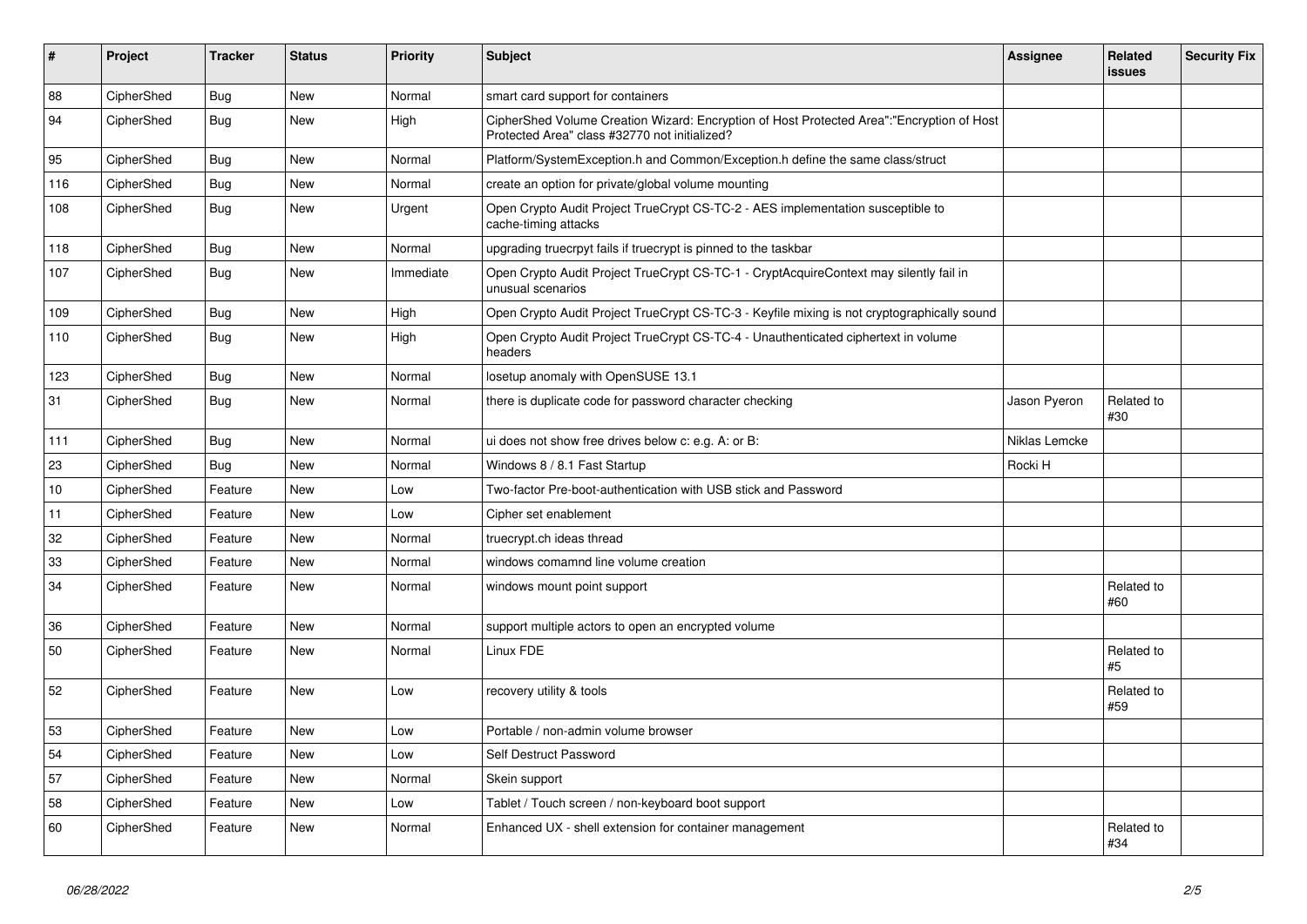| $\sharp$         | Project    | <b>Tracker</b> | <b>Status</b> | <b>Priority</b> | Subject                                                                                       | <b>Assignee</b> | Related<br>issues                                         | <b>Security Fix</b> |
|------------------|------------|----------------|---------------|-----------------|-----------------------------------------------------------------------------------------------|-----------------|-----------------------------------------------------------|---------------------|
| 61               | CipherShed | Feature        | New           | Normal          | optionally support TPM                                                                        |                 |                                                           |                     |
| 62               | CipherShed | Feature        | New           | Normal          | Administrative Configuration for Enterprise IT                                                |                 |                                                           |                     |
| 65               | CipherShed | Feature        | New           | Normal          | pure 64 bit version for windows                                                               |                 | Related to<br>#63                                         |                     |
| 66               | CipherShed | Feature        | New           | Normal          | provide robust API for usermode interaction with kernel driver                                |                 |                                                           |                     |
| 67               | CipherShed | Feature        | New           | Normal          | print a backup                                                                                |                 |                                                           |                     |
| 69               | CipherShed | Feature        | New           | Low             | integration test: mounting and sharing volumes                                                |                 |                                                           |                     |
| 70               | CipherShed | Feature        | New           | Normal          | track git info in build                                                                       |                 |                                                           |                     |
| 75               | CipherShed | Feature        | New           | Low             | code coverage - ConvertUTF.c                                                                  |                 |                                                           |                     |
| 79               | CipherShed | Feature        | New           | Low             | document a list of file systems compatible with Hidden Volume usage                           |                 |                                                           |                     |
| 81               | CipherShed | Feature        | <b>New</b>    | Normal          | Decrypt System drive via commandline                                                          |                 |                                                           |                     |
| 82               | CipherShed | Feature        | New           | Normal          | add sparse file detection to non-windows versions                                             |                 |                                                           |                     |
| 87               | CipherShed | Feature        | <b>New</b>    | Low             | support multiple hidden volumes                                                               |                 |                                                           |                     |
| 89               | CipherShed | Feature        | New           | Normal          | Support the Common Criteria Collaborative Protection Profile for Full Disk Encryption         |                 |                                                           |                     |
| 90               | CipherShed | Feature        | New           | Normal          | cipher setting preference file                                                                |                 |                                                           |                     |
| 91               | CipherShed | Feature        | <b>New</b>    | Normal          | use linked libraries in kernel driver to isolate logical units and later support plugins      |                 |                                                           |                     |
| 92               | CipherShed | Feature        | New           | Normal          | allow change of cipher/key on encrypted container without decrypting                          |                 |                                                           |                     |
| 93               | CipherShed | Feature        | New           | Normal          | support "quick" encrypt for new media (especially flash/SSD)                                  |                 |                                                           |                     |
| 96               | CipherShed | Feature        | New           | Normal          | installer to incorporate a post-installation quick-start wizard                               |                 |                                                           |                     |
| 102              | CipherShed | Feature        | New           | Normal          | support for serial console in bootloader                                                      |                 |                                                           |                     |
| 99               | CipherShed | Feature        | New           | Normal          | Suggestion 3-Separate required and optional input parameters                                  |                 |                                                           |                     |
| 100              | CipherShed | Feature        | New           | Normal          | Suggestion 4-Display the consequences of an action immediately (Immediacy of<br>consequences) |                 |                                                           |                     |
| 121              | CipherShed | Feature        | New           | Normal          | Support "not" burning CD on encrypting disk operation                                         |                 | Related to<br>#68                                         |                     |
| 122              | CipherShed | Feature        | New           | Normal          | support key escrow                                                                            |                 | Related to<br>#68                                         |                     |
| 124              | CipherShed | Feature        | New           | Normal          | investigate switch to FUDforum from phpBB                                                     |                 |                                                           |                     |
| 97               | CipherShed | Feature        | New           | Normal          | Suggestion 1 - Do not use unknown terminology                                                 | Niklas Lemcke   |                                                           |                     |
| 98               | CipherShed | Feature        | New           | Normal          | Suggestion 2 - Do not misuse native UI controls                                               | Niklas Lemcke   |                                                           |                     |
| $\boldsymbol{2}$ | CipherShed | Task           | New           | Normal          | Upgrade installer to uninstall TrueCrypt                                                      |                 | Related to<br>#1, Related<br>to #13,<br>Related to<br>#16 |                     |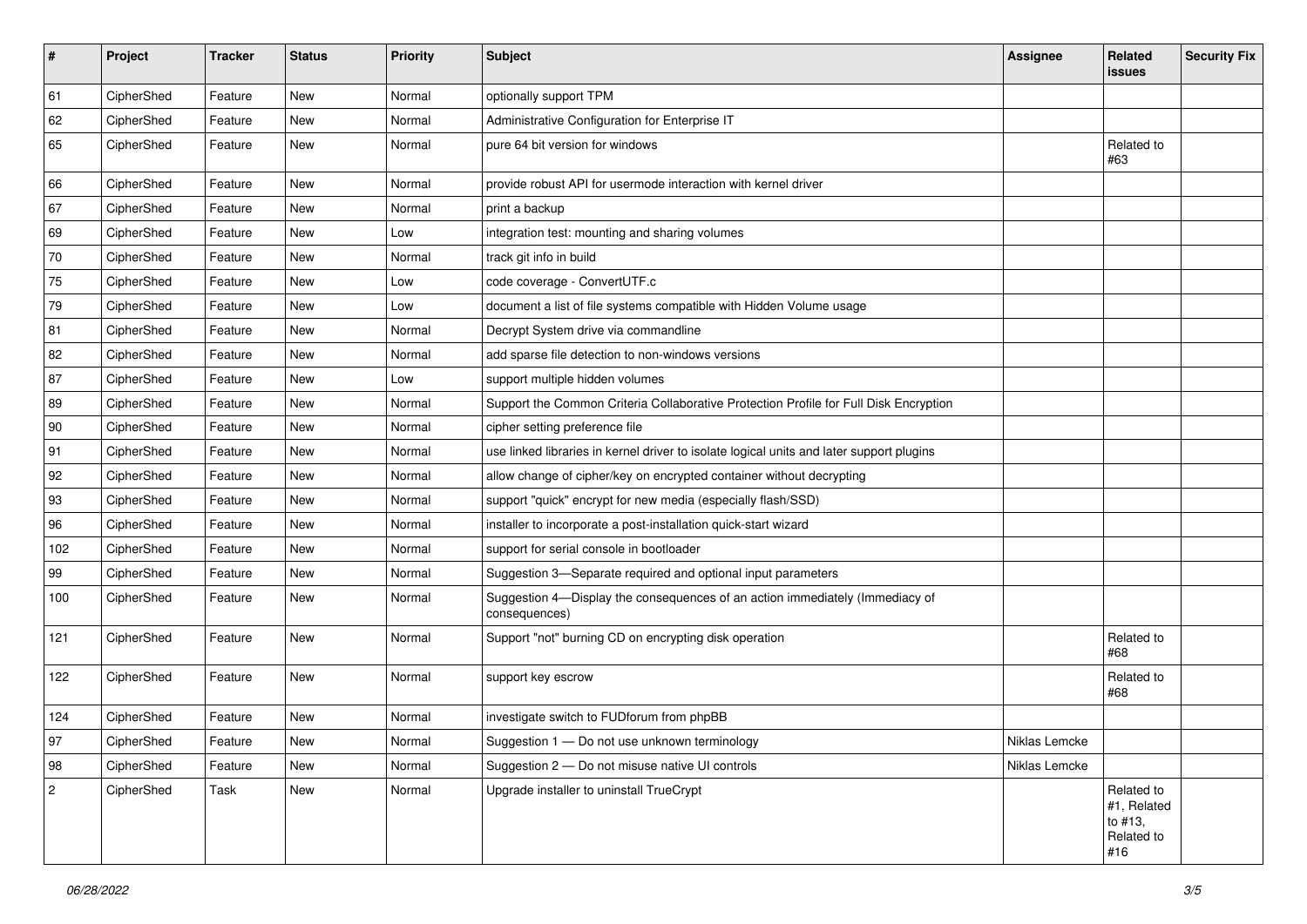| $\sharp$                  | Project    | <b>Tracker</b> | <b>Status</b> | <b>Priority</b> | Subject                                                       | Assignee                    | <b>Related</b><br>issues | <b>Security Fix</b> |
|---------------------------|------------|----------------|---------------|-----------------|---------------------------------------------------------------|-----------------------------|--------------------------|---------------------|
| $\ensuremath{\mathsf{3}}$ | CipherShed | Task           | New           | Normal          | Finish initial bitmaps and icons                              |                             |                          |                     |
| 8                         | CipherShed | Task           | New           | Normal          | Get graphics artist to work on artwork, icons                 |                             |                          |                     |
| 17                        | CipherShed | Task           | New           | Normal          | Create debian packaging                                       |                             |                          |                     |
| 18                        | CipherShed | Task           | <b>New</b>    | Normal          | Create rpm packaging                                          |                             |                          |                     |
| 19                        | CipherShed | Task           | New           | Normal          | Create pkgbuild for arch                                      |                             |                          |                     |
| 20                        | CipherShed | Task           | <b>New</b>    | Normal          | Create dmg for os x                                           |                             |                          |                     |
| 25                        | CipherShed | Task           | <b>New</b>    | Normal          | Broken applinks                                               |                             | Related to<br>#14        |                     |
| 64                        | CipherShed | Task           | <b>New</b>    | Normal          | Rewrite or remove LongReverse in Common/DIgcode.c             |                             |                          |                     |
| 103                       | CipherShed | Task           | <b>New</b>    | Low             | <b>Const Correctness</b>                                      |                             |                          |                     |
| 106                       | CipherShed | Task           | <b>New</b>    | Low             | Disable GitHub issue tracker                                  |                             |                          |                     |
| $\overline{4}$            | CipherShed | Task           | New           | Normal          | Get Windows executable signing key                            | <b>Bill Cox</b>             |                          |                     |
| $\,6\,$                   | CipherShed | Task           | <b>New</b>    | Normal          | Windows build, installer, VM                                  | <b>Bill Cox</b>             |                          |                     |
| $15\,$                    | CipherShed | Task           | <b>New</b>    | Normal          | Create Gnu Info page                                          | Eugene Wang                 | Related to<br>#12        |                     |
| $\overline{7}$            | CipherShed | Task           | New           | Normal          | Mac build, installer, VM                                      | Jason Pyeron                |                          |                     |
| $\overline{5}$            | CipherShed | Task           | New           | Normal          | Linux build, installer, VM                                    | Kyle Marek                  | Related to<br>#50        |                     |
| 114                       | CipherShed | Task           | New           | Normal          | Real, unified makefiles                                       | Kyle Marek                  |                          |                     |
| $\mathbf{1}$              | CipherShed | Task           | New           | Normal          | Detailed review of Windows constant strings                   | Paweł<br>Zegartowski        | Related to<br>#2         |                     |
| 9                         | CipherShed | Task           | <b>New</b>    | Normal          | Create check-list of features to be tested                    | Pier-Luc Caron<br>St-Pierre |                          |                     |
| 13                        | CipherShed | Task           | <b>New</b>    | Normal          | List of all version numbers                                   | Rocki H                     | Related to<br>#2         |                     |
| 16                        | CipherShed | Task           | New           | High            | Create list of all installed files / registry keys (Windows). | Rocki H                     | Related to<br>#2         |                     |
| 24                        | CipherShed | Task           | <b>New</b>    | Normal          | Add Windows 8 / Server 2012                                   | Rocki H                     |                          |                     |
| 22                        | CipherShed | Bug            | In Progress   | High            | Change name of software for "1.0" release.                    | Jason Pyeron                |                          |                     |
| 51                        | CipherShed | <b>Bug</b>     | In Progress   | Normal          | <b>GUID Partition Table (GPT)</b>                             | Jason Pyeron                | Related to<br>#55        |                     |
| 55                        | CipherShed | <b>Bug</b>     | In Progress   | Normal          | Unified Extensible Firmware Interface (UEFI)                  | Jason Pyeron                | Related to<br>#51        |                     |
| 12                        | CipherShed | Task           | In Progress   | Normal          | <b>Write Documentation</b>                                    | Eugene Wang                 | Related to<br>#15        |                     |